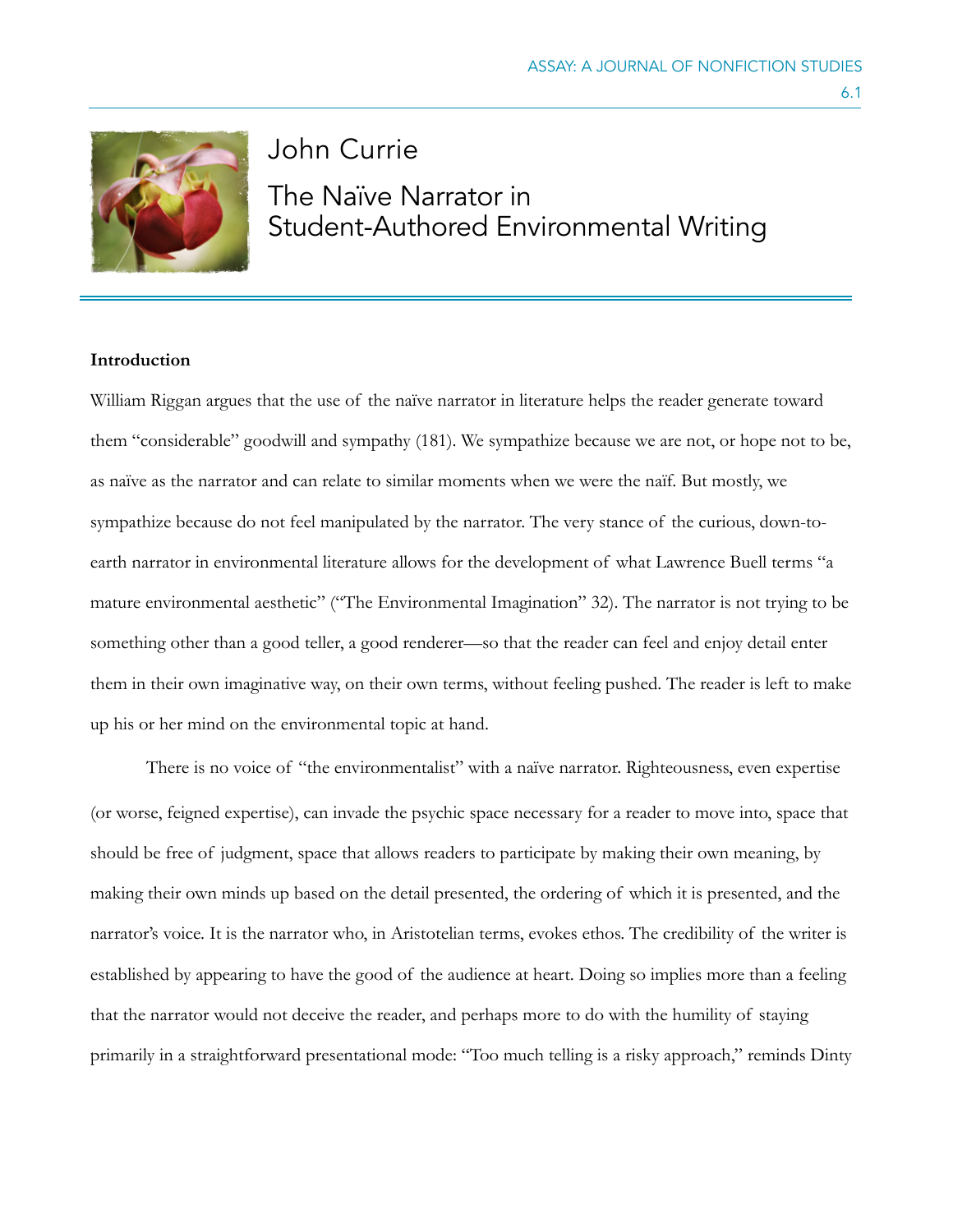W. Moore, editor of *Brevity* (qtd. in Patton). Yet the narrator must also remain unafraid of displaying folly, confusion, taking time in the story to piece things together, and even leaving the story without everything figured out. This too is voice. Chris Mays' point here is relevant. On the one hand, "When at its most effective, writing can seem completely straightforward, and the truths it renders can seem obvious" (320); on the other, "the primary source of writing's power is not its simplicity, but its ability to disguise its own incredible complexity."

A naïve narrator need not be overly introspective. The naiveté inherent in the simple presentational mode invites the reader in as co-learner on a journey. Overly introspective narration can come off as selfabsorbed rambling or pontification, destroying directness and leading to mistrust and boredom. Working with student writers, I often see them mastering quite naturally what Michael Pollan warns that seasoned writers often lose:

Journalists often write as people who have mastered subjects and are telling you about them. That's a real turn-off for readers. In my work I often begin as a naïf. It's a good place to start because it's a lot closer to where your reader is. Instead of starting as someone who knows the answers, you

Again, because there is no environmentalist per se present, there is no agenda. For these reasons, the stance of the naïve narrator is particularly appealing to readers, especially to new writers at the same experience level reading their peers' published work. The voice of the naïve narrator establishes the journey with the reader and the writer being on the same page at the start, leaving space to learn together as the journey progresses.

begin as someone learning about something. That's a good way to connect with readers.

## **The Course**

I teach a course titled "Writing about Environment and Ecology" at the University of Toronto as part of the Professional Writing and Communication (PWC) program of the Institute of Communication, Culture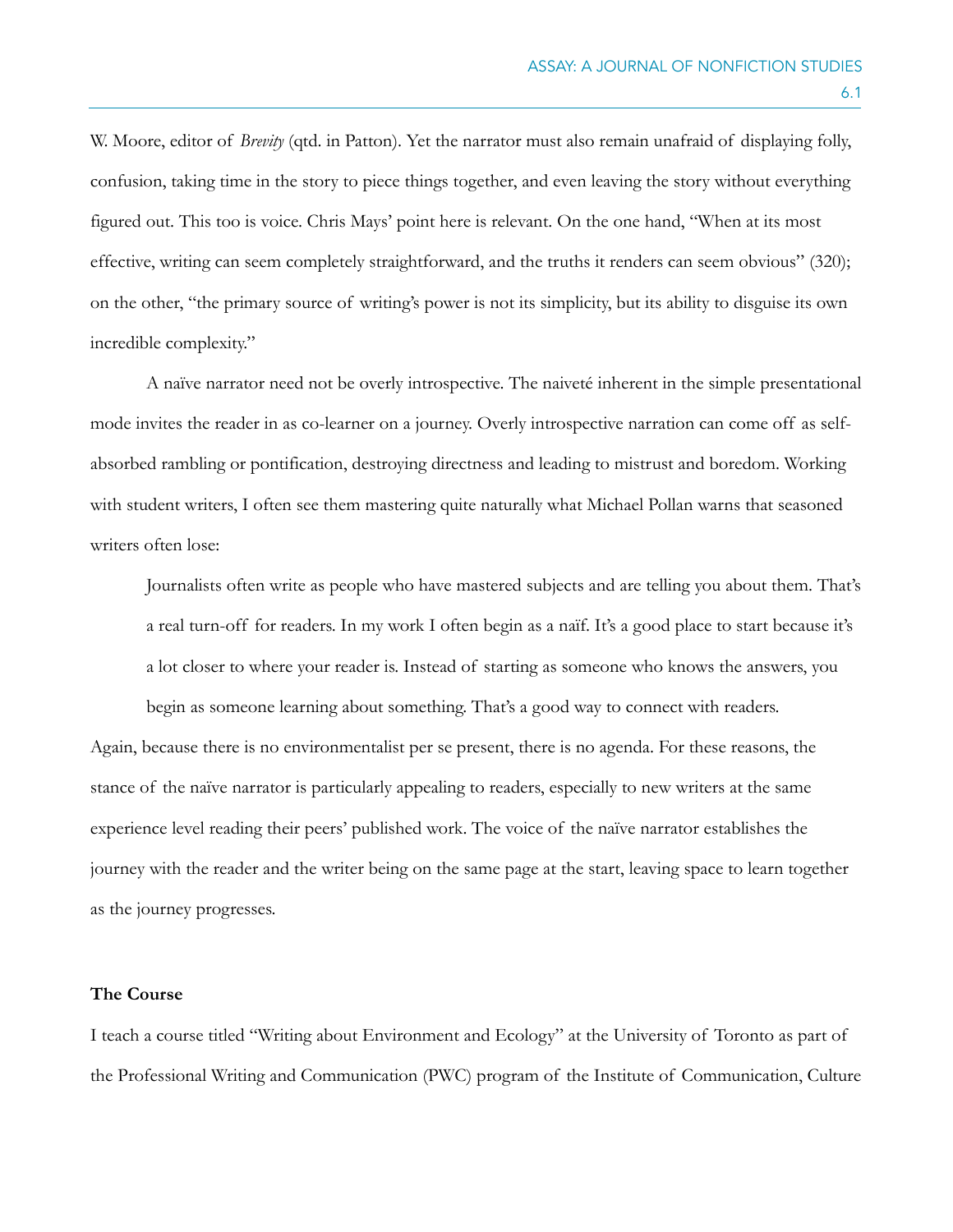and Information Technology (ICCIT). The purpose of the course is for students to learn to produce high quality journalistic prose on an environmental topic using current scientific and academic literature. Most are writing in this genre for the first time. All will have completed the prerequisite, "Expressive Writing," PWC's foundation creative nonfiction course, but for many, my course represents students' first crack at research-based writing. The course attracts students in both science and non-science disciplines. The standard for the quality of the writing in the courses is high, higher than the standard applied in many university courses.

Early in the course, I assign a piece of environmentally-focused creative nonfiction. The assignment is to write a short, expressive, first-person piece based on the writer's life experience and observations. The assignment builds upon narrative writing skills students have honed in "Expressive Writing" and serves as a way-in to thinking about the broad topics of environment and ecology in a personal way. The purpose, I tell students, is for them to explore who they are in terms of their relationship with the natural (i.e., more-than-human) world. Students may, for instance, write about time spent outdoors, including formal or informal learning about the natural world or environmental issues, or about encountering environmentally minded people. *Feel free*, I say, *to write about disliking nature or feeling forced to be "environmentally-minded," or about a time when nature somehow shocked or disturbed you, or even about a time when your actions towards the natural world weren't ideal. Choose a moment,* I say, *when nature appeared as an actor or character, because too often in literature nature appears as little more than the stage upon which the human drama is acted out. Aim to break this cliché.* 

Another feature of the course is that it employs a peer model course text made up of exemplary work produced by previous students. At this point students will have read pieces such as Kimberly Knight's "East Coast," a reflection on the writer visiting Newfoundland and seeing the places like the Trout Hole, the place she spent summer afternoons swimming, and the place where the Shoal Harbour River "pours through the stream bed. It churns and foams through eddies and dips" (69), the place where,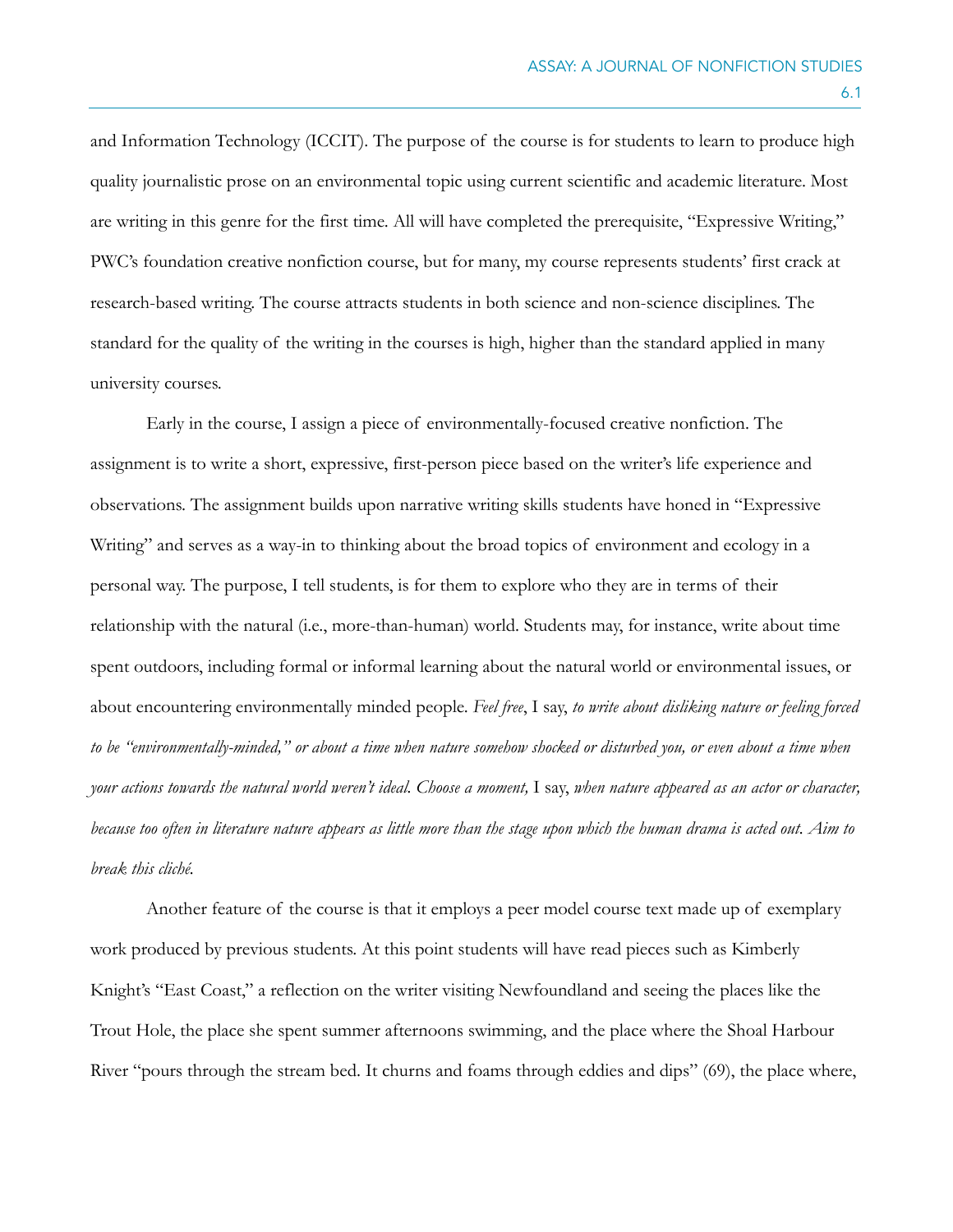while noticing changes in the landscape since her last visit, Knight hears her name called out from a distance by her childhood friend. Students will have also read Yun Ma's "Mom's Backyard Garden," the story of a daughter observing over time, her mother's pleasure in de-stressing through tending her backyard vegetable garden (61).

#### **Ecocriticism of Student-Authored Works**

Having long been interested in the question of what texts we consider worthy of study, I wanted to select one of the best student-authored texts and apply established criteria used in evaluating environmental literature. If I consider student-authored work good enough to serve as writing models, it follows that this same work should be rich enough for serious study. Since the assignment was creative nonfiction assignment, and because its purpose was to build upon students' previous writing experience (all had completed "Expressive Writing" as a prerequisite) while using that experience to introduce them to the topic of environmental writing, and because students were familiar with the grading criteria for Expressive Writing, I used that as grading criteria, and instructed students as follows:

- Whatever you do, keep your piece character- *and* incident-based. Write a story where you showcase nature and human nature. We need to meet, see and care about people. And something needs to happen—an incident. In short, a good story will be about more than one thing.
- Show, don't tell. This means you must leave the reader space to inhabit your writing.
- Make up the truth (so to speak). Do not invent scenes or characters. Base your story on a real-life event you observed or experienced. But when you have trouble writing dialogue from the past, approximate it. This is acceptable in creative nonfiction, so long as we give our writing this label.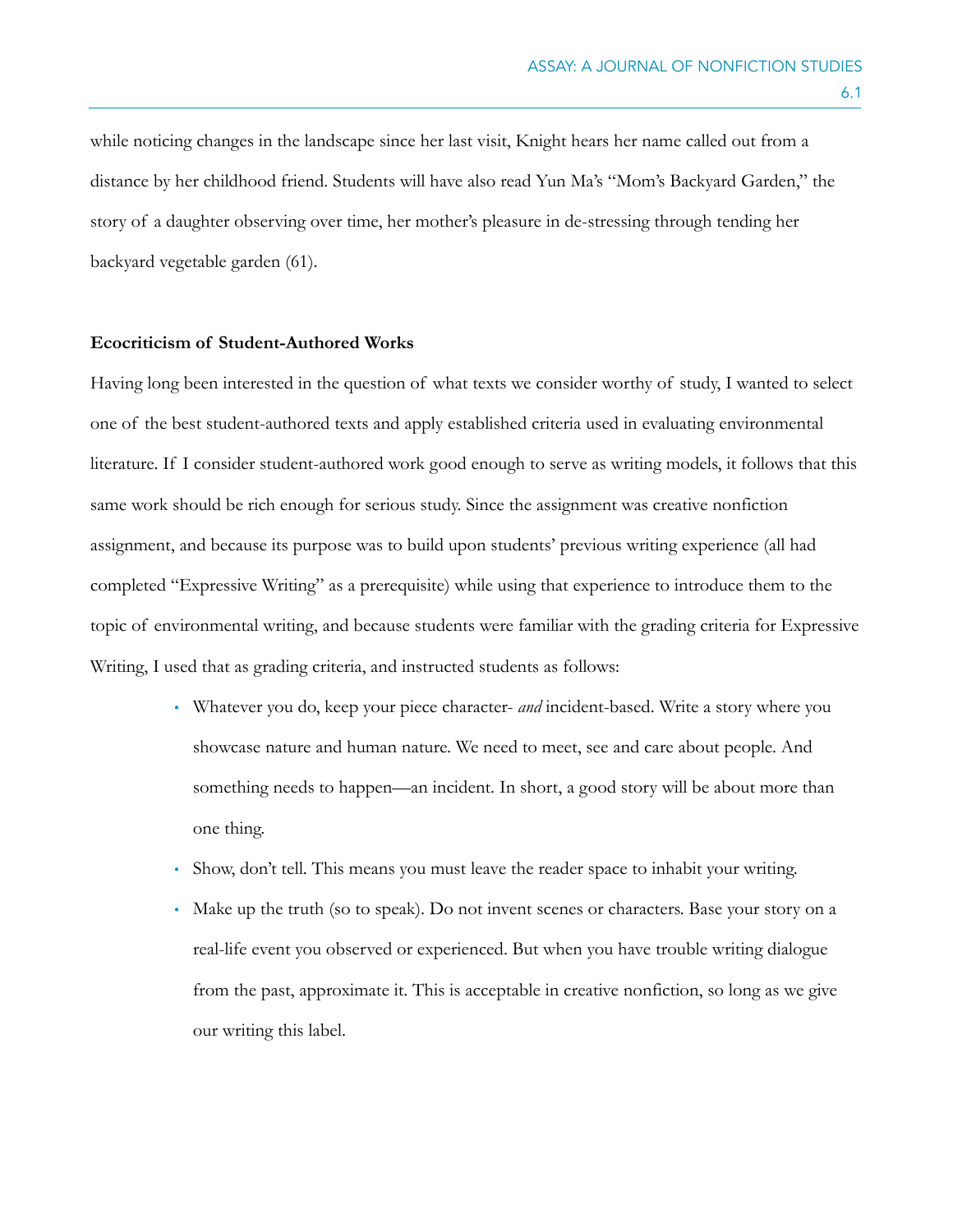- Don't write cheese. Don't write a touchy-feely piece. The chances of writing cheesy, formulaic garbage with this assignment are high. I may ask you to rewrite.
- Keep it place-based. Tell the story of a place through details: little pictures. In fact, if you have related photos, I recommend you go through them to twig your memory.
- T.S. Eliot advised writers to never speak of feelings but to produce in their writing the objective correlative: physical objects and/or gestures which suggest emotion.
- Consider using vignettes. With this structure you write a story as a string of pearls, postcard snapshots, each leaving the reader a small impression. Those little impressions will add up to what your piece is about as a whole.
- Somehow the natural world should present itself almost as a character, even if you leave it in the background for most of the piece. Don't write an outdoor sports story that has nothing to do with the natural world. Write about nature commanding your attention through a teacher or other living being, a place or an unanticipated event. Nature in this sense need not be confined to harsh weather, but may be a water strider skirting across the water. The moment may—and probably should be—subtle. But the characters should be strong—and believable.

My purpose also originated via Guy Allen's description that the place students often find themselves when they have to produce writing in the academy as the "meaning void" (281) and as a writing teacher, I bristled at students' work having no meaning beyond the assignment itself. For Allen, the opportunity provided for students by the personal essay is the opportunity to put themselves in the prose fully, and to enjoy this process of discovery. When this happens, writes Allen, "the writer becomes an acting subject rather than an acted-upon object" (284).

 Similarly, the aim of much environmental writing is to bring awareness of the overrepresentation of the natural world as object by humankind, and to consider culture's role in bringing a new awareness of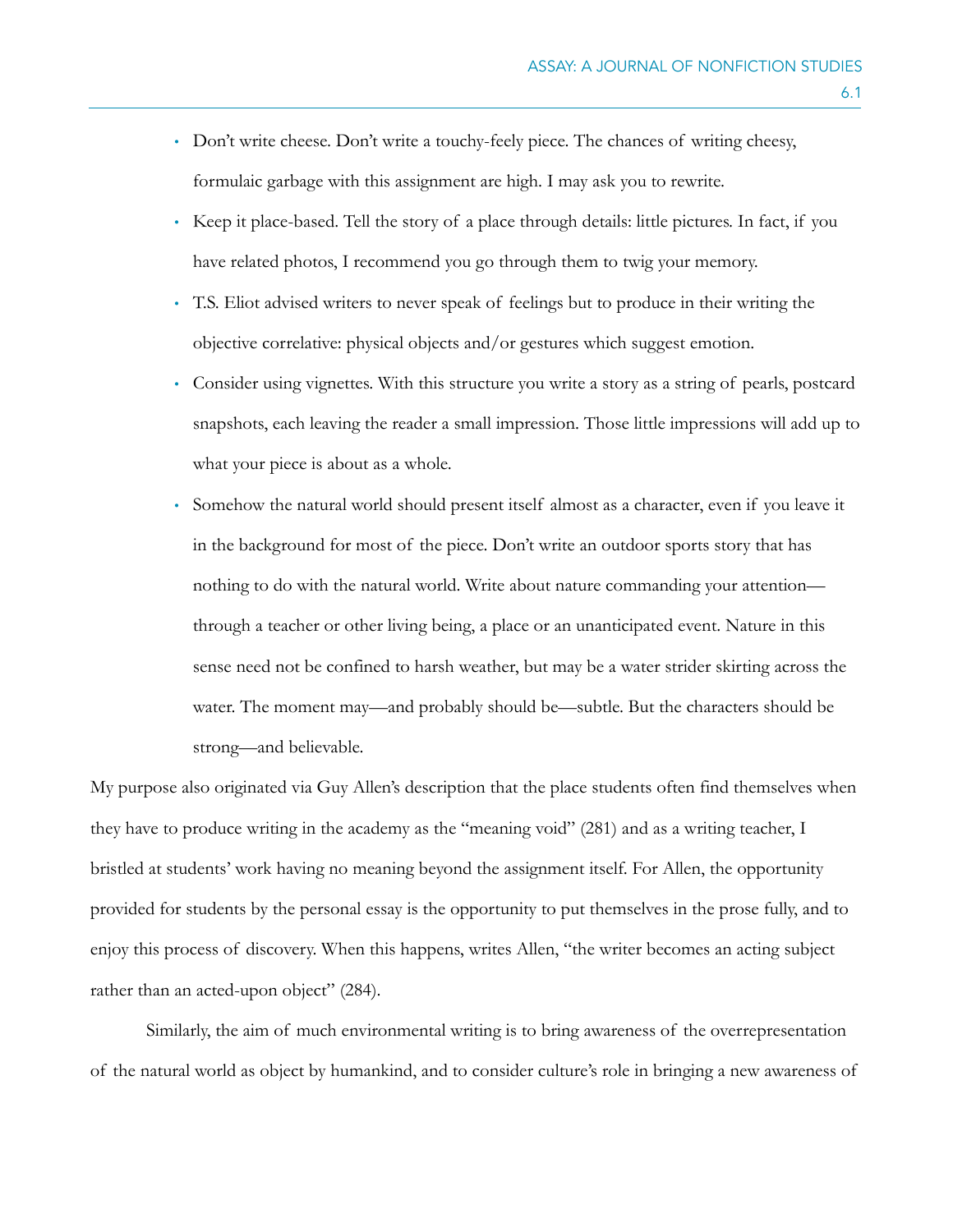the human and the more-than-human's intersubjectivity. To take one example, we can look at David Abram's often-quoted work:

The breathing, sensing body draws its sustenance and its very substance from the soils, plants, and elements that surround it; it continually contributes itself, in turn, to the air, to the composting earth, to the nourishment of insects and oak trees and squirrels, ceaselessly spreading out of itself as well as breathing the world into itself, so that it is very difficult to discern, at any moment, precisely where this living body begins and where it ends. (46)

Thomas Hothem, in "Suburban Studies and College Writing: Applying Ecocomposition," argues for "treating students' personal experience as an object of knowledge" as crucial for their acquiring a sense of context "with which to gauge their relationship to their surroundings, their backgrounds, their education, and hence their future" (38). Buell considers a gaining sense of place "a kind of palimpsest of serial placeexperiences" ("Future" 73). In *Composition and Sustainability: Teaching for a Threatened Generation*, Derek Owens takes this further, suggesting that when students "begin to view their personal and academic needs and desires through the lens of sustainability," it is possible to envision composition studies as a form of environmental studies (6).

One would think that ecocriticism would have taken on more study of student writing, but I have found little ecocritical pedagogy of this sort. I am not sure if this relates to an outdated view of student writing as not real writing, as opposed to the view of student writing has having its own merit as substantive, impressive works in progress. In *Teaching with Student Texts*, Harris, Miles, and Paine echo the notion of the classroom as a place of knowledge production alongside the archive or the lab, adding that most writing teachers take this view (4). Nancy R. Comley and Robert Scholes, in "Literature, Composition, and the Structure of English," question the view that the writing of students is all practice, while that of professionals is all earnest (101). Lad Tobin writes about learning to read not for error and assessment "but for nuance, possibility, gaps, potential," ("Process Pedagogy" 6) and coming to see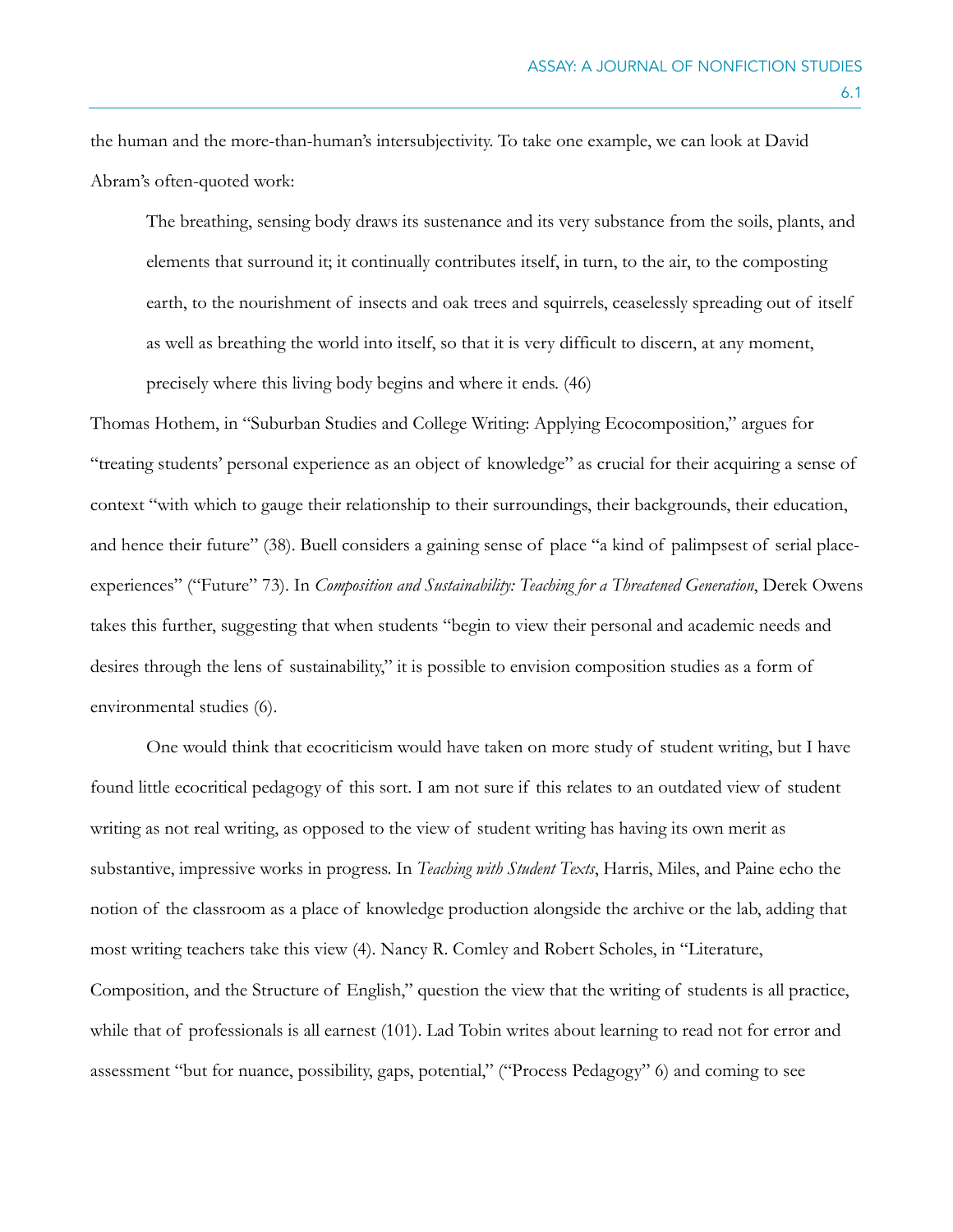student essays as "texts to be interpreted, discussed, marveled at" (6), and that the process of reading student texts can be "delightful and instructive" ("Reading" 29). Leonard A. Podis and Joanne M. Podis argue in "The Value of Student Writing as Reading" that acknowledging the value of student writing aligns with such recent developments as the undergraduate research movement and similar "high impact" pedagogical practices (51). If I value student writing pedagogically, it follows that I should look at it more closely and see what it has to teach me.

#### **Praxis: The Naïve Narrator**

The narrator is always a construct that exists and breathes in the text. "The reader must find you amusing," Phillip Lopate writes, "amusing enough to follow you" (22). Manfred Jahn, in his 2017 *Narratology*: *A Guide to the Theory of Narrative*, argues that "A reader can hear a textual voice with his or her 'mind's ear', just as s/he will be able to see the story's action with his or her mind's eye." Unconsciously, we build a picture of the type of person the teller is, complete with our judgements in terms of their believability and their perspective on the world. We decide as we read if the teller is someone we would like to have a drink and further conversation with; if they are someone braver than us, if they have the strength of character to be admired; and if they are worthy of our pity. Paul Eakin reminds us that storytelling is a performance, as is the act of reading (4).

Wayne Booth notes that at the first mention of an "I" we are having a mediated experience (152). Carl Klaus points out the contrivance of the narrator as being at once related to the author's sense of self, but being simultaneously "a complex illusion of self " (47). We can get a glimpse of the self of the writer from their writing, but never a complete one, and always one that has been negotiated in the mind of the writer in terms of decisions made on what to show, what to hide, and how to do so in service to the piece at hand. Lad Tobin distinguishes the I-characters as follows: first is "the 'I' who is essentially the character in the action of the narrative," second is "the 'I' who is the essayist reflecting on that action," and the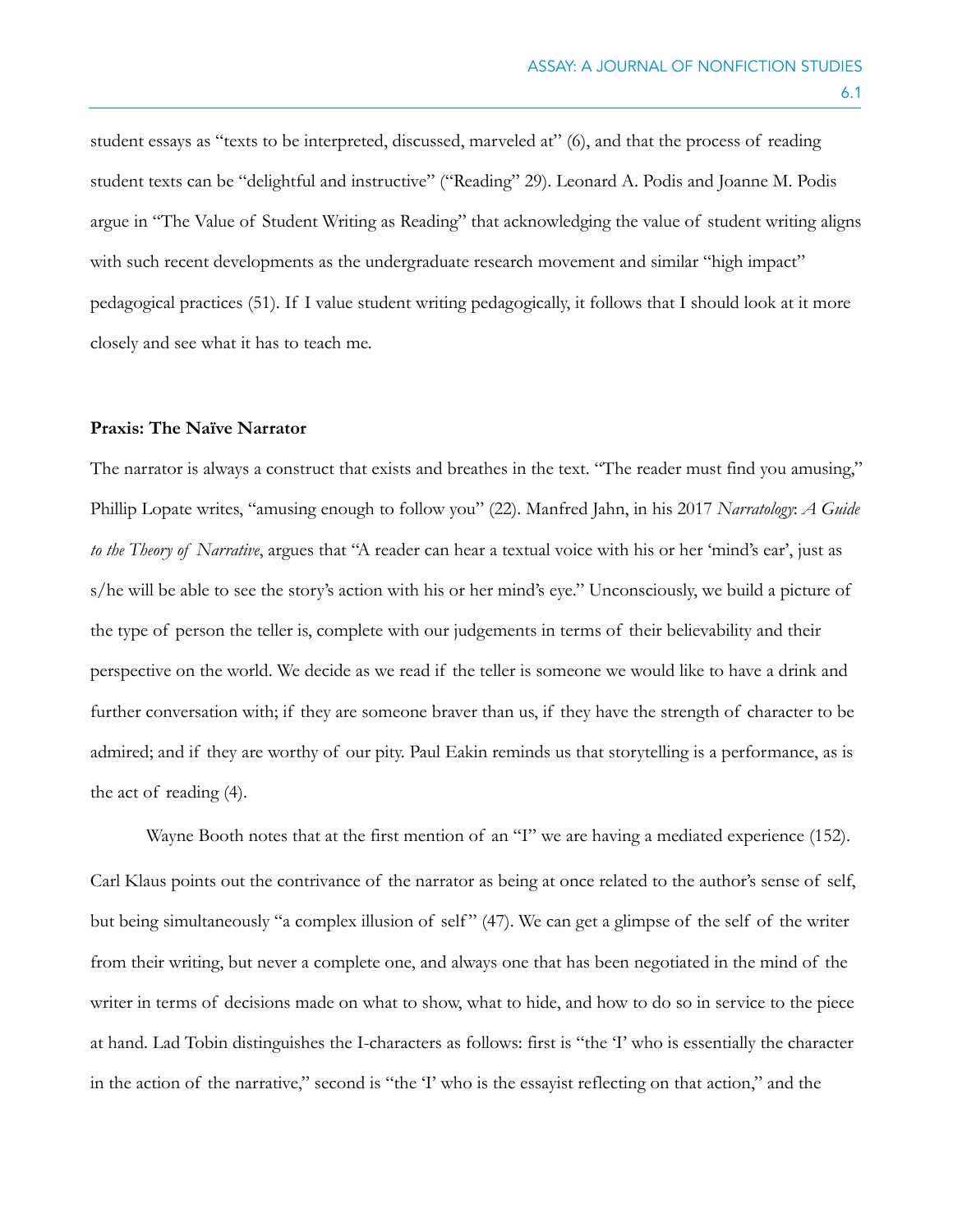"third 'I'" is the person who has created both of the other two ("Third"). To extend this, Michael Steinberg reminds us that as readers of a good story, we project bits of ourselves onto the persona of the narrator so as to imbue "a fully imagined character who is part me and part not me." For writer and reader, the telling is as much the story as the story is the story. And it is with these points in mind that I'd like to look more closely at the narrative persona my former student, Claudio Carosi, creates in his writing.

Carosi chose to write an expressive piece about something simple, an everyday morning walk with his dog in the natural area near his home. The first-person narrator in "Oreo" is the story's main character, and the only human character. This "I-as-protagonist," as Manfred Jahn calls it, experiences a narrative arc that unfolds towards a climax (his fall down a steep embankment) that leaves the character, we assume, in a changed state. We see the narrator as main character early on:

Oreo poked his head out of his doghouse when he smelled me coming and hurried to the door of his cage. I heard him breathe and slobber as he hopped on his hind legs and pawed up the fencing, making it rattle. Goodmorninggoodmorninggoodmorninggoodmorning. "Yes, yes I'm here," I said.

The vivid characterization of Oreo juxtaposed with the utterance by the narrator that he is present to him, signals the reader that he or she is likely to be reading a story about the relationship between a dog and its owner. The chosen title of the story also spotlights this. Pushing the writing in a new direction in that last line shows the writer's deftness for capturing Oreo's excitement: the writer is not afraid to break the rules and ply the language in order to try to create a syllabic image, one with forward movement and vigor. The image not only stays true to the dog's instinctual behaviour, but also right away introduces the dog as a main character unto its own, a character as unmistakably other-than-human. The narrator speaking aloud right after, as if with no other choice but to respond, also rings true to the impact of the lively presence of his beloved dog before him. Even though Oreo has left him a mess to clean up, the narrator comments on his fur "looking more silver in the morning light," appearing "very showy." It's easy to see the bond between canine and human owner, a love despite tensions, marked first here, and later seen in the pinnacle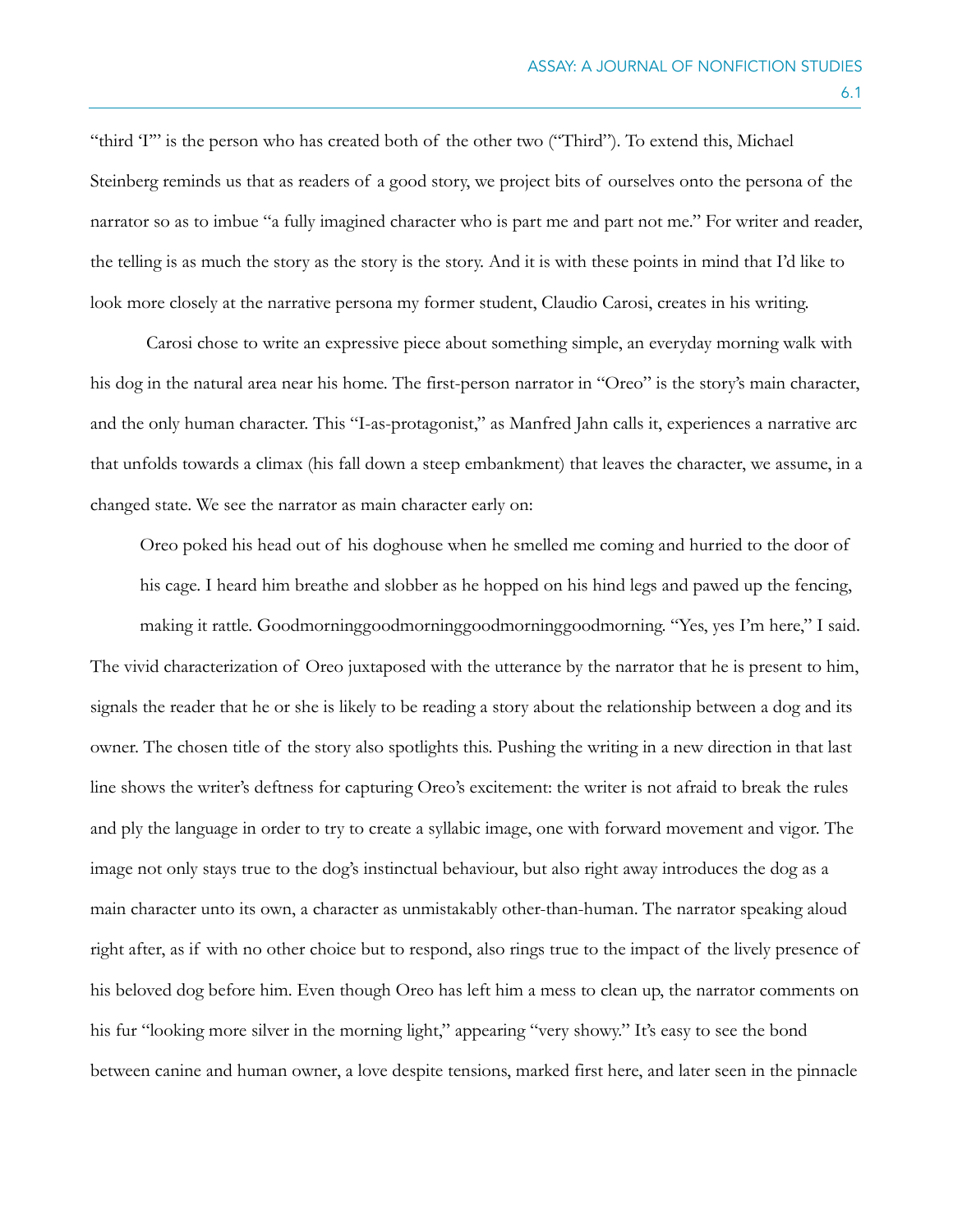moment in the piece's finale. The narrator here is not pushing anything untoward our way. We are apparently seeing the actions unadorned. Part of the qualities of the narrator we relate to has to do with a projection of how we see ourselves: we want to spend time with someone who does not push their views upon us. This is what I try to teach my students. The narrator here in Carosi's piece is just telling it like it is. We do not detect an agenda.

The story continues: "Whenever he walked on too far, I'd jerk the leash back. He'd stop until I caught up or got close enough and then do it again. Always at the end of his leash, Oreo walks me." The narrator exhibits an attractive vulnerability. Not being in control here is a moment of enjoyment and freedom. Even as the narrator has matured and gained strength, the walking of the family dog is a lesson in letting go, since Oreo's power and instinct cannot be matched. Yet a pleasure exists here. I sense a pleasant resignation in the tone of the writing—one that I can almost hear the narrator saying, when we go out, I'm here learning to be led. In a sense, the narrator's humanness in this moment is expanded upon by relinquishing control to the animal because the animal is in touch with the natural world in a way the human cannot be. We learn shortly after that the dog has taken the narrator out of his automatic thoughts, away from the stresses on his mind. A self that is not his anxious self is present with the dog:

That's what I thought about that morning. Not the fight I had with mom last night, or that dad confiscated my mickey of Wiser's and there was no more Alyssa and I. I didn't consider any of that, that morning. I just watched Oreo take me behind the shed in the corner of the lot like he always does. The ground quickly grew from grass to mud as we turned the corner and reached the hole in the fence. Oreo likes the mud, loves the mud. He could walk along the drier sides of the path but he stays right in the middle because he likes to paint himself black. "Get out of there!" I pulled his leash. I always stay on the sides.

When the narrator falls, we see that his voice is still surprised by the ways of the world and it is this element of evaluating student work in terms of effective environmental purpose that seems to be the key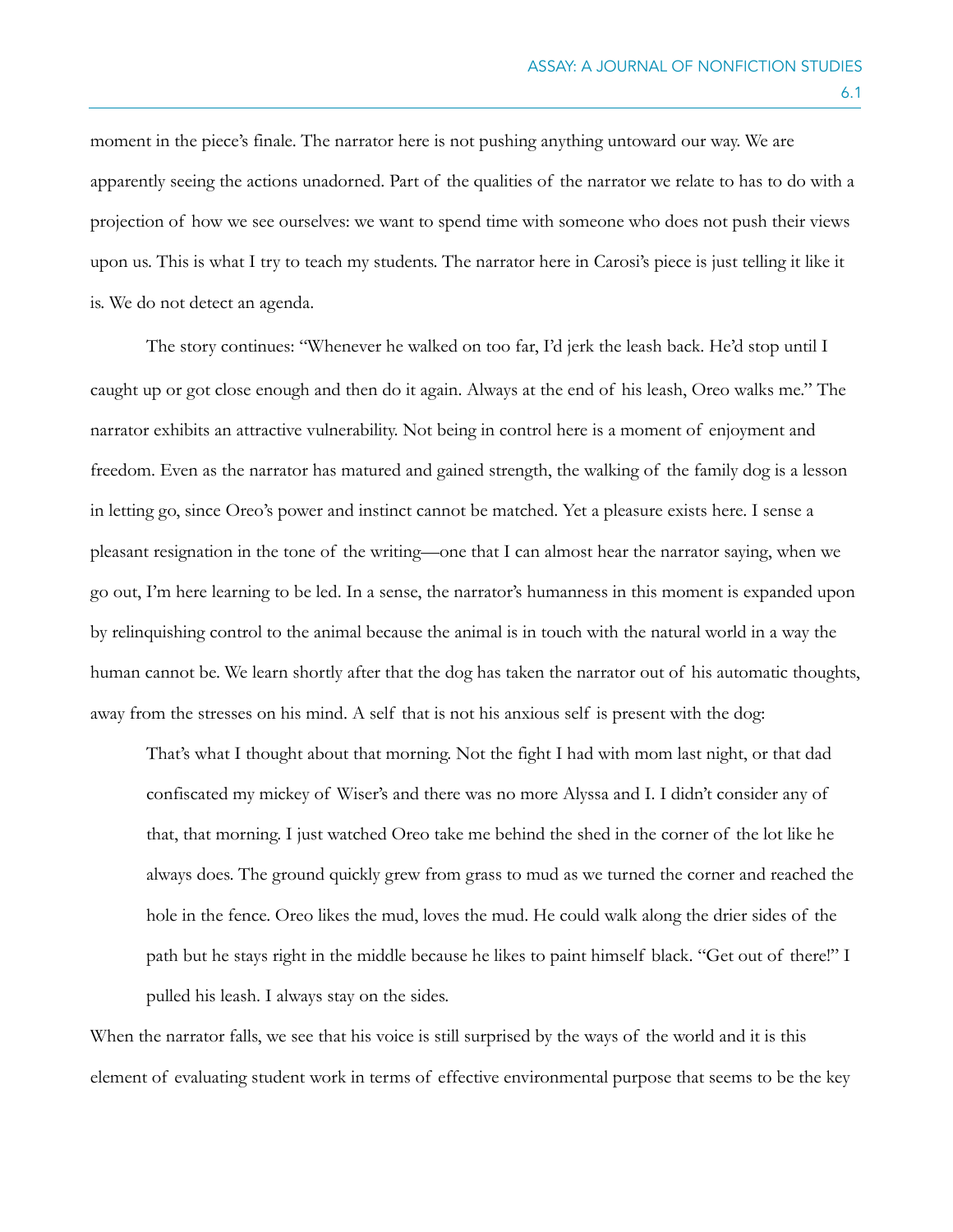element of success. Despite knowing the dog well, knowing what dog-walking entails, the unexpected filters its way in to the narrator's life.

"God fucking damnit." My legs felt chewed all over and damp. I felt my face caked with black peat and mulch in my fists. "God fucking damnit." I looked up at the clay mound. Oreo pawed along the river bank, always looking nervously across the river. He saw something.

But when the narrator looks at Oreo, even though he is aware of how his dog acts, when Oreo sees something he does not see, there is a speck of naiveté in the account. He both knows Oreo and doesn't know Oreo. It is as if he's been to a moment like this before and knows that anything can happen. The narrator is not trying to showcase his knowledge of the dog to the reader, but rather let us in on his consciousness at play. You get the sense that he wrote the story from the heart, without pretense or artifice. As Lopate writes in his essay, "On the Necessity of Turning Oneself into a Character," "this process of turning oneself into a character is not self-absorbed navel gazing, but rather a potential release from narcissism" (25). Nobody is trying to impress anybody here, and this naiveite if you will, suits this piece of environmental creative nonfiction. Reflecting upon his experience in my course, Carosi says: "I voiced myself both on and off the page. There was no 'way' to write, only a living truth I could grasp by the activity itself." My impression of this insight is that Carosi's writing sprung from his being ready to use writing to further something that needed furthering inside him at that moment in his life.

As the piece closes, the human is in command. We see this with "I straggled towards him. My knee hurt and I felt dizzy. He started up down the bank again and I bellowed "Oreo!" once more with a wild whip at his collar. He sat." At this point, I can almost hear the dog whimpering. The truth is, the narrator can spout all he wants: the fact that he could have hit a rock and bled to death doesn't change a thing. The dog is a dog; the human, a human. The dog belongs to the scents on the path; the mud belongs on his paws, for outside is where the dog walks, discovers, sleeps, eats, and shits. The human keeps nature on a human-constructed leash, especially when that control is threatened. Gone is the softly spoken apology,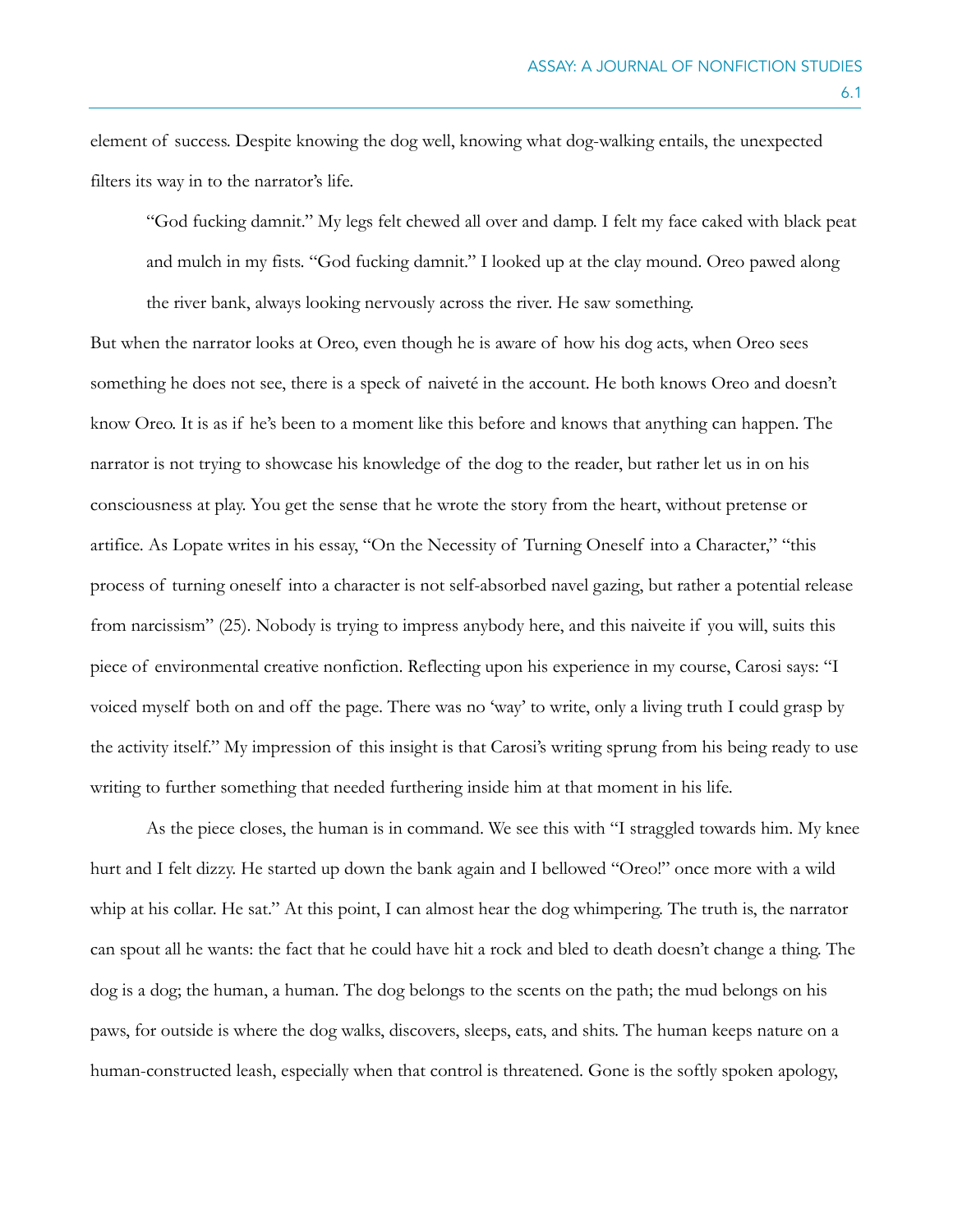"Sorry to disturb you." The wild whip sets up the final two-word, subject-verb stab on the page: "He sat." We hear the dominance in the rhythm of the flow of the words, and in the powerful small picture evoked. It's almost as if naiveite now is a scary stance to admit to being in. Concludes Carosi, "As my arm reached out to Oreo's head, I stopped. Panting with his tongue out in a doggy smile, Oreo looked up at me, then out into the trees again."

This focal point suggests some awareness gained by the narrator of the depth of the difference between human and animal. The narrator is ever so slightly less naïve than he was at the start. The ending seems to hint to a return on the narrator's part to a necessary resignation, for presumably all the rest of his daily life will be steeped in human doings and human concerns, while only a few things like these walks will remain as living reminders to the power, danger, and depth of the natural world outside his door. This ending lets the bond linger with the reader, Oreo's snout headed somewhere new, beckoning us to give up what we thought we know and take a chance on adventure, no matter the potential perils. But also, in a real way there is nothing else for the narrator to do but watch Oreo turn away from his master. Carosi's participant narrator both shows and skewers the human/non-human disconnect and his moments of naiveté helped make an environmental reading of the text possible. The leash, while made to serve us, tugs at us again.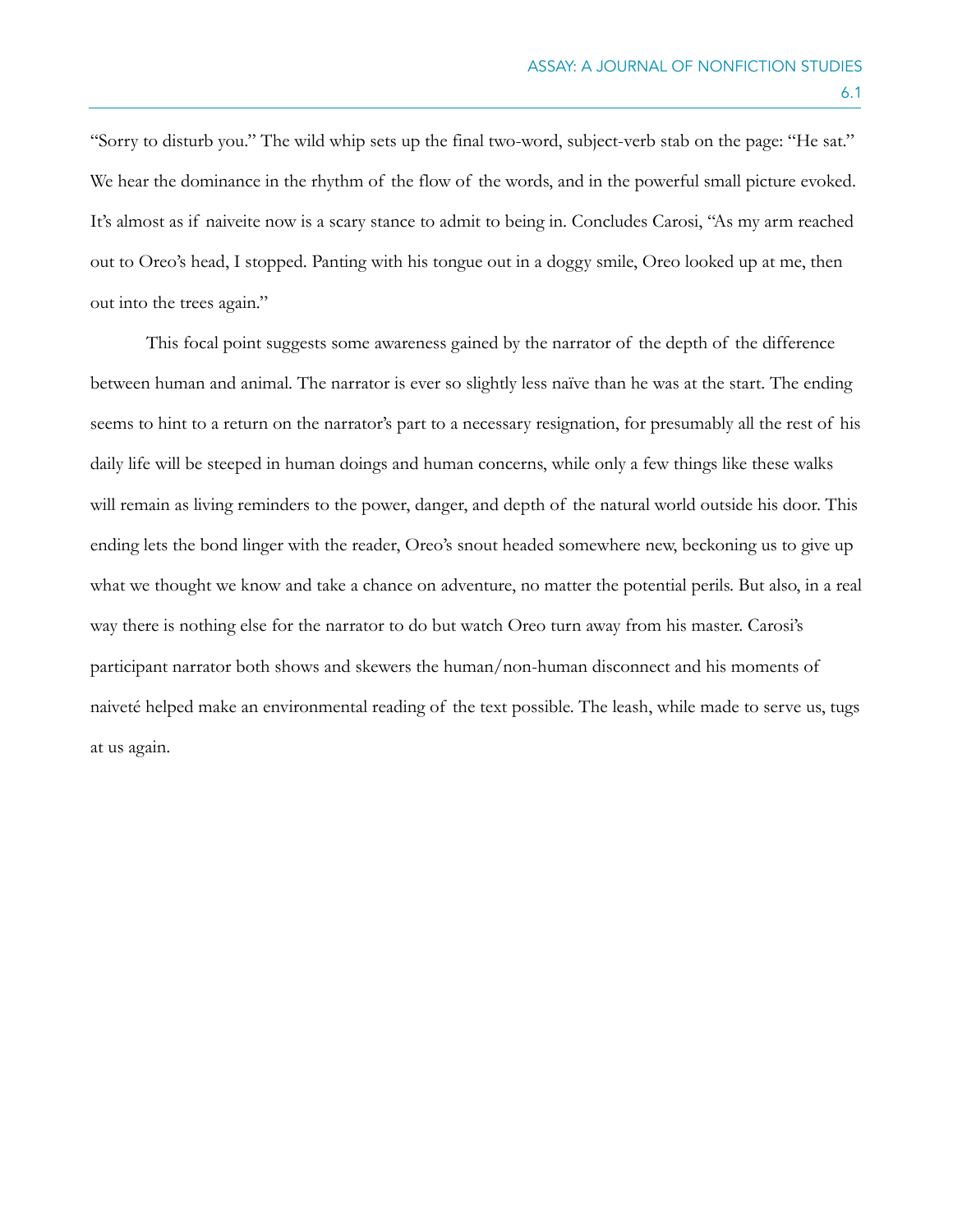#### Works Cited

- Abram, David. *The Spell of the Sensuous: Perception and Language in a More-Than-Human World*. New York: Vintage Books, 1997. Print.
- Allen, Guy. "Language, Power and Consciousness: A Writing Experiment at the University of Toronto." *Writing and Healing: Toward an Informed Practice*, edited by Charles M. Anderson and Marian M. MacCurdy. Urbana: National Council of Teachers of English, 2000, pp. 249-290. Print.

Booth, Wayne C. *The rhetoric of fiction*. University of Chicago Press, 1961. Print.

- Buell, Lawrence. *The Environmental Imagination: Thoreau, Nature Writing, and the Formation of American Culture*. Cambridge, Mass: Belknap Press of Harvard Univ. Press, 1996. Print.
- ---. *The Future of Environmental Criticism: Environmental Crisis and Literary Imagination*. Malden: Blackwell, 2008. Print.
- Comley, Nancy R. and Scholes, Robert. "Literature, composition, and the structure of English." *Composition and Literature: Bridging the Gap,* edited by Winifred B. Horner. Chicago: University of Chicago Press, 1983, pp. 96-109. Print.

- Harris, Joseph, John D. Miles, and Charles Paine. *Teaching with Student Texts: Essays Toward an Informed Practice*. Logan: Utah State University Press, 2010. Print.
- Hothem, Thomas. "Suburban Studies and College Writing: Applying Ecocomposition." *Pedagogy: Critical Approaches to Teaching Literature, Language, Composition, and Culture*. 9.1 (2009): 35-59. Print.
- Jahn, Manfred. *Narratology*: *A Guide to the Theory of Narrative*. English Department, University of Cologne, 2017, http://www.uni-koeln.de/~ame02/pppn.pdf. Accessed 13 Jun. 2019.
- Klaus, Carl H. *The Made-Up Self: Impersonation in the Personal Essay*. Iowa City: University of Iowa Press, 2010. Print.

Eakin, Paul J. *How Our Lives Become Stories: Making Selves*. Ithaca: Cornell University Press, 1999. Print.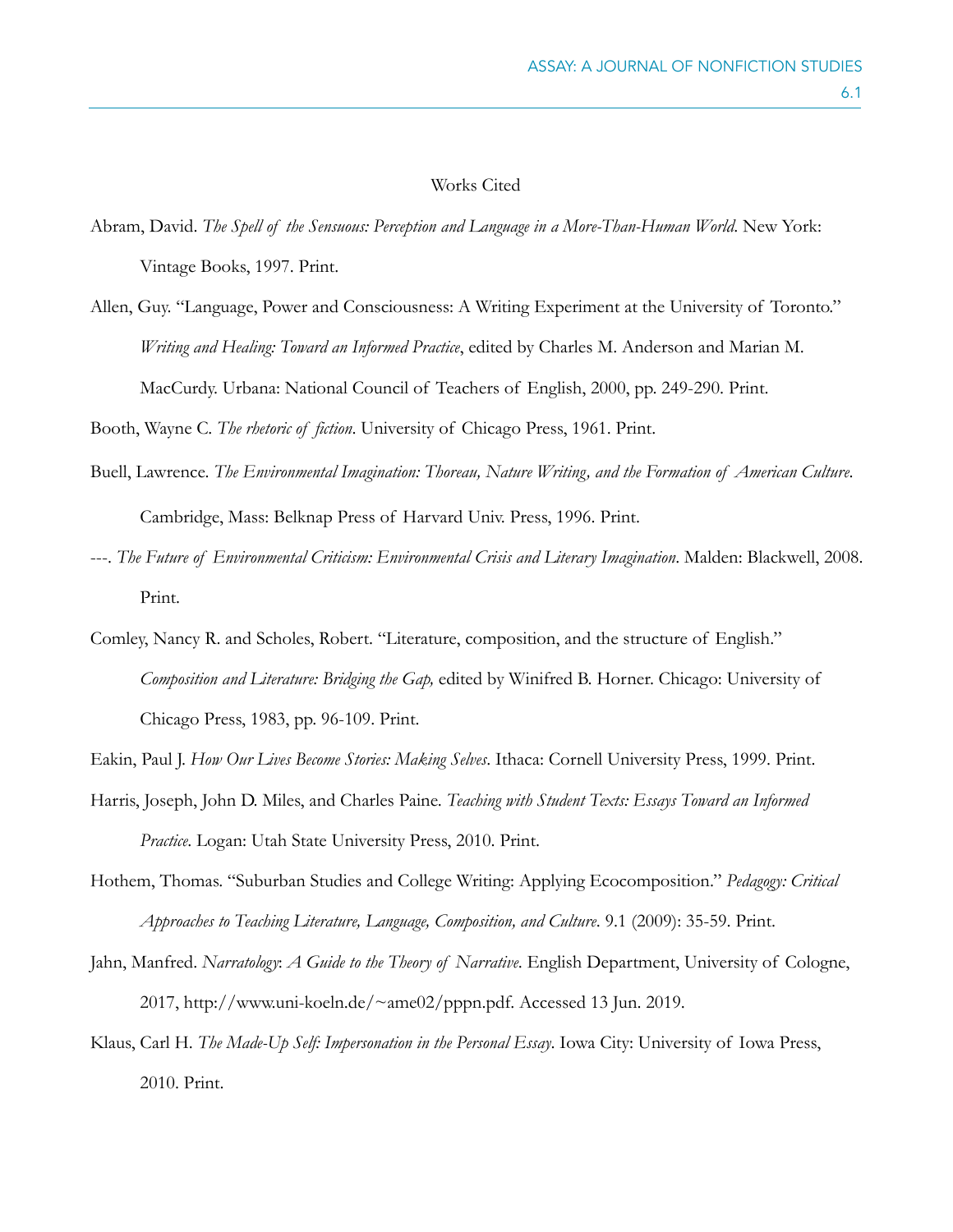- Knight, Kimberly. "East Coast." *Environment and Ecology: Stories*, edited by John Currie. Life Rattle Press, 2011. 67–70. Print.
- Lopate, Phillip. *To Show and to Tell: The Craft of Literary Nonfiction*. New York: Free Press, 2013. Print.
- Ma, Yun. "Mom's Backyard Garden." *Environment and Ecology: Stories*, edited by John Currie. Life Rattle Press, 2011. 61–66. Print.
- Mays, Chris. "You Can't Make This Stuff Up: Complexity, Facts, and Creative Nonfiction." *College English*  80.4 (2018), pp. 319-341.
- Owens, Derek. *Composition and Sustainability: Teaching for a Threatened Generation*. Urbana, Ill: National Council of Teachers of English, 2001. Print.
- Patton, Jenny. "Focusing on Flash Nonfiction: An Interview with Dinty Moore." River Teeth, 9 January 2012, https://www.riverteethjournal.com/blog/2012/01/09/focusing-on-flash-nonfiction-aninterview-with-dinty-moore. Accessed 6 September 2019.
- Podis, Leanord A. and Joanne M. Podis. "The Value of Student Writing as Reading." *Reader: Essays in Reader-oriented Theory, Criticism, and Pedagogy* 62 (2012), pp. 49-64.
- Pollan, Michael. "Natural Narratives." *Nieman Storyboard*, 2007, http://www.niemanstoryboard.org/ 2007/02/16/natural-narratives/. Accessed 25 July 2019.
- Riggan, William E. *Pícaros, Madmen, Naïfs, and Clowns: The Unreliable First-Person Narration*. Ann Arbor Mich: University Microfilms International, 1982. Print.
- Scholes, Robert. *Textual Power: Literary Theory and the Teaching of English*. New Haven: Yale University Press, 1985. Print.
- Steinberg, Michael. "Did It Really Happen That Way? The Memoirist as Unreliable Narrator." *TriQuarterly*, 29 May 2013, https://www.triquarterly.org/craft-essays/did-it-really-happen-way-memoiristunreliable-narrator. Accessed 27 July 2019.